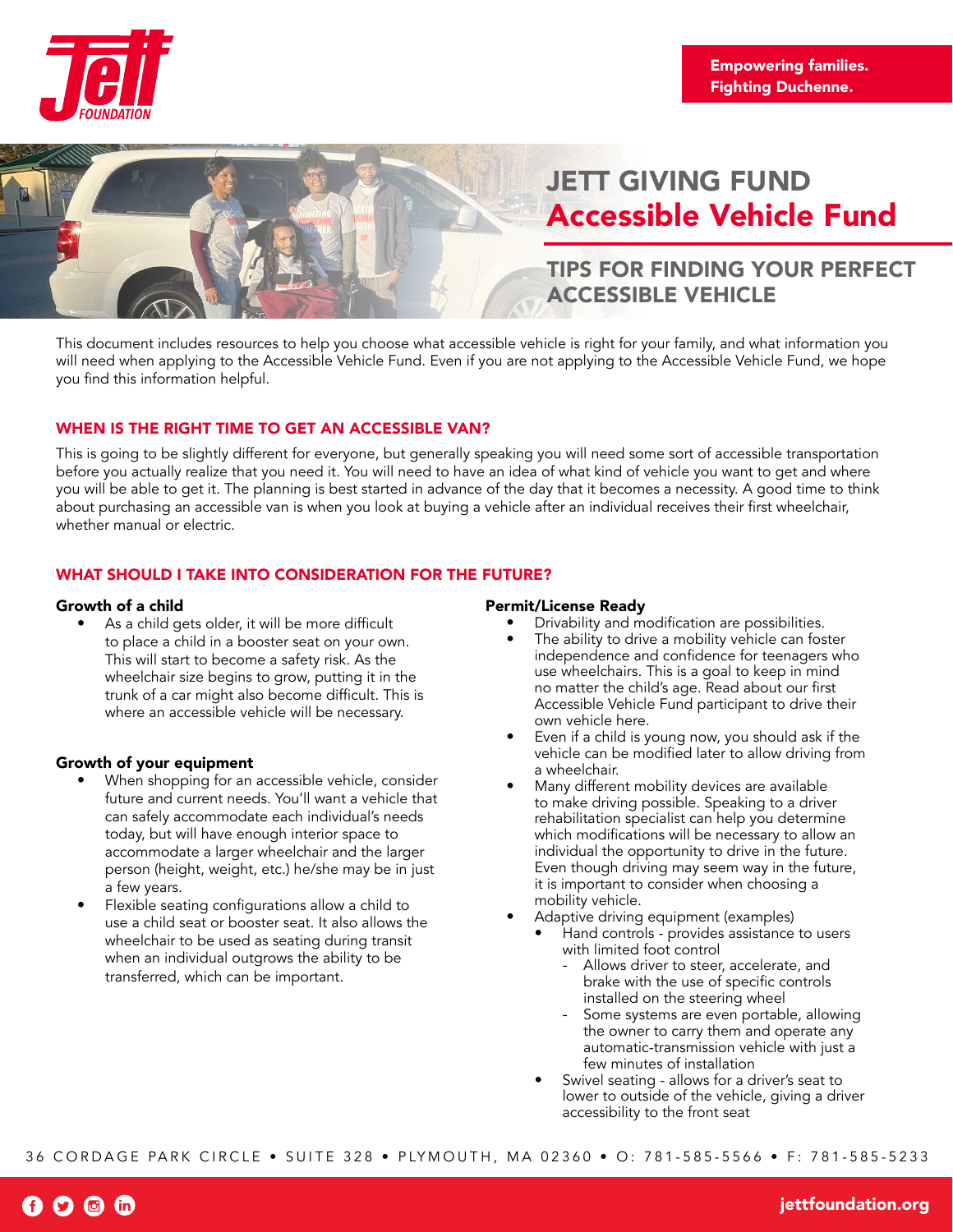## THINGS TO THINK ABOUT WHEN CONSIDERING A VEHICLE

## How many passengers will you be transporting?

Account for how many are in your family, along with unlikely scenarios as well. Remember to account for the time the wheelchair is loaded.

• Ex. An eight passenger minivan might only fit five if the middle seat is removed to store the wheelchair.

## How will you be entering the vehicle?

- If driving the vehicle, a side swivel/transfer seat may be the best option.
- If using as a passenger only, a rear or side entry vehicle may be the best option.

## Will you be driving? What adaptive aids will you require?

Driving the vehicle requires you to make many more decisions about how you enter the vehicle. Advances in technology have opened new worlds of possibilities, so make sure you research the most current options.

## Understand what will and won't work for you and your family

Make sure to consider your unique space accommodation requirements. Even if you have the budget for the biggest and the best, the biggest might be too big for you, and the best might introduce unforeseen complications into your transportation routine. Ask yourself the questions below to narrow down what will work for your specific situation:

- *What are the dimensions of your wheelchair?*
	- When determining the dimensions, make sure to put yourself in the wheelchair to help get accurate numbers. If you're going to be sitting in the wheelchair while you enter the vehicle, you'll need to be able to get through the door.
- *Where will you be parking this vehicle?*
	- Will you be pulling the car into the garage, leaving it in the driveway, or parking it on the street?
		- Will the van's dimensions fit into the garage? If parking in the driveway, will you have room to deploy the ramp or lift to get into the vehicle? If you're on the street, which side will the ramp or lift need to be installed on for you to safely enter your vehicle without putting yourself out into traffic?
	- Also consider whether you live out in the country or city. If you live in the city or travel there often for appointments, a rear-entry might not be a good fit due to parallel parking spaces.
	- Minivans and SUVs are easier to park than full-sized vans. Full-sized vans might also give you the room you need for a larger family.
	- *Will the necessary equipment require a full passenger van, or can you make use of a different type of passenger vehicle?*
		- On one hand, smaller vehicles are less expensive to purchase, so you might save money on the total package by passing up the full-size van. However, your adaptive equipment might be more expensive to install in a smaller vehicle because of labor involved to make it fit. If you think you might be able to get away with a smaller vehicle, consult a sales professional to get a sense of what the differences in cost might be. Be sure to consider the growth of a child if choosing a smaller vehicle.

## WHAT TO LOOK AT WHEN CONSIDERING A VEHICLE

#### Can the dealer install necessary equipment if their current inventory is not properly equipped?

Because of the nature of physical disabilities, no two individuals' needs will be exactly the same. Even the most well-stocked dealer might not have a vehicle with the exact combination of technology and equipment that you require. Accessible vans are rarely a one-size fits-all scenario, so finding a dealer that can make the customization process as painless as possible is very valuable.

## OTHER QUESTIONS TO THINK ABOUT:

It is important that you speak to your mobility dealer about both entry styles to make sure you get which one is right for you. Important questions to ask are:

- Will there be someone to assist the individual who uses a wheelchair when the vehicle is in use?
- What are the most important things for me in my accessible vehicle?
- If you have more than one individual using a wheelchair, will this van fit more than one wheelchair?

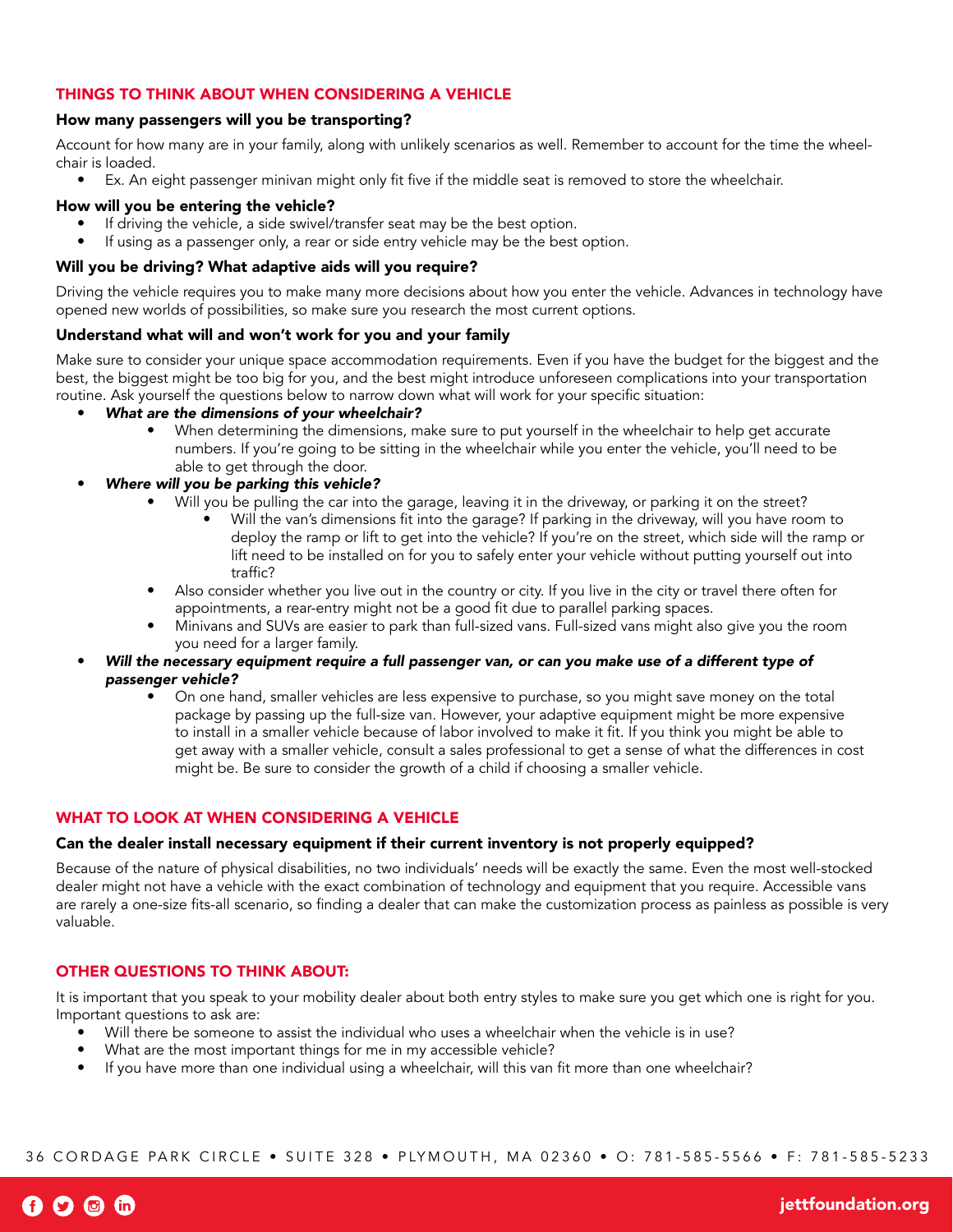## TAKING IT STEP BY STEP



STEP ONE: Decide what vehicle and setup is best for your family.

#### *What are my options when looking for an accessible vehicle?*

- Wheelchair Vehicle options: Mini-vans, Trucks, Full-Sized vans, and SUVs
- You have four options that you will need to consider in terms of what kind of conversion your family will need: Side Entry Ramp, Rear Entry Ramp, Full-Size Van with Hydraulic Lift, and various other nontraditional setups.
- If you're buying a van and need to have it converted, make sure you take accurate measurements to make sure the lift will fit. \*\*\*See above on how to take accurate dimensions and measurements for your wheelchair.

#### *What should I consider when thinking about what type of vehicle I want?*

Consider parking, cost, maintenance, and seating. There is no such thing as the perfect solution when it comes to accessible vehicles. Each vehicle will have pros and cons. The decision comes down to what works best for your family.

## SIDE-ENTRY VS. REAR-ENTRY



## SIDE ENTRY VAN

(popular models: Dodge Caravan, Chrysler Town & Country, Toyota Sienna)

#### *Pros*

- Has the broadest range of seating options.
- Has the option of front removable seats. This allows the individual who uses a wheelchair to ride in the front passenger spot, or actually drive the van.
- This is the only conversion that allows an individual who uses a wheelchair to drive the car.
- Has remote power on your key fob that operates the van's side door.
- One "up" or "down" button that retracts or deploys the wheelchair ramp.
- Tend to be easier for curbside access for picking up/ dropping off passengers.

#### *Cons*

- Requires the most extensive vehicle modifications.
- The floor is lowered across the entire vehicle. Adjustments are typically made to both sliding doors and front seats.
- Costs more than a rear conversion.
- Most well-known, but parking is one of the most significant drawbacks to this conversion style.
	- Only around 10-20% of parking lots have the crosshash area next to the handicap spot in order to accommodate the side ramp when it is open.
- This is the most expensive of the options it will run about \$20,000-\$30,000 just for the conversation, in addition to the vehicle price.
- Additional room is needed to deploy the ramp.
- Can be expensive with maintenance. While it has a nice automatic ramp that deploys at a touch of a button, it can be difficult and can be prone to maintenance issues.
- The middle or second row of the van will need to be removed to account for the conversion.
	- This can be problematic if the vehicle is used to transport additional passengers who do not use a wheelchair.



## REAR-ENTRY VANS

#### *Pros*

- Has more interior space, allowing for bigger wheelchairs to fit.
- Usually less expensive than other conversions.
- Requires fewer changes to the van itself.
- The ramp is welded into the frame of the rearentry.
- Provides multiple seating and position options for individuals who use a wheelchair. There is an option of stationary bucket seats, flip-and-fold seats, as well as wheelchair positions in both the middle and back of the van.
- Side/middle seats can remain intact for additional passengers.
- Additionally, a third-row, flip-and-fold seat is available to increase the seating capacity in the rear-entry wheelchair van.
- The ramp doesn't interfere with entering and exiting the side of the vehicle. Drivers are not limited to accessible parking spots and have more room to maneuver.
- Side doors do not have to be blocked if a folding style ramp is utilized.

#### *Cons*

- Does not allow the individual who uses a wheelchair to access the driver's seat or front passenger seat because of the lowered floor behind the middle seat.
- Parallel parking can be challenging due to access needed behind the vehicle.

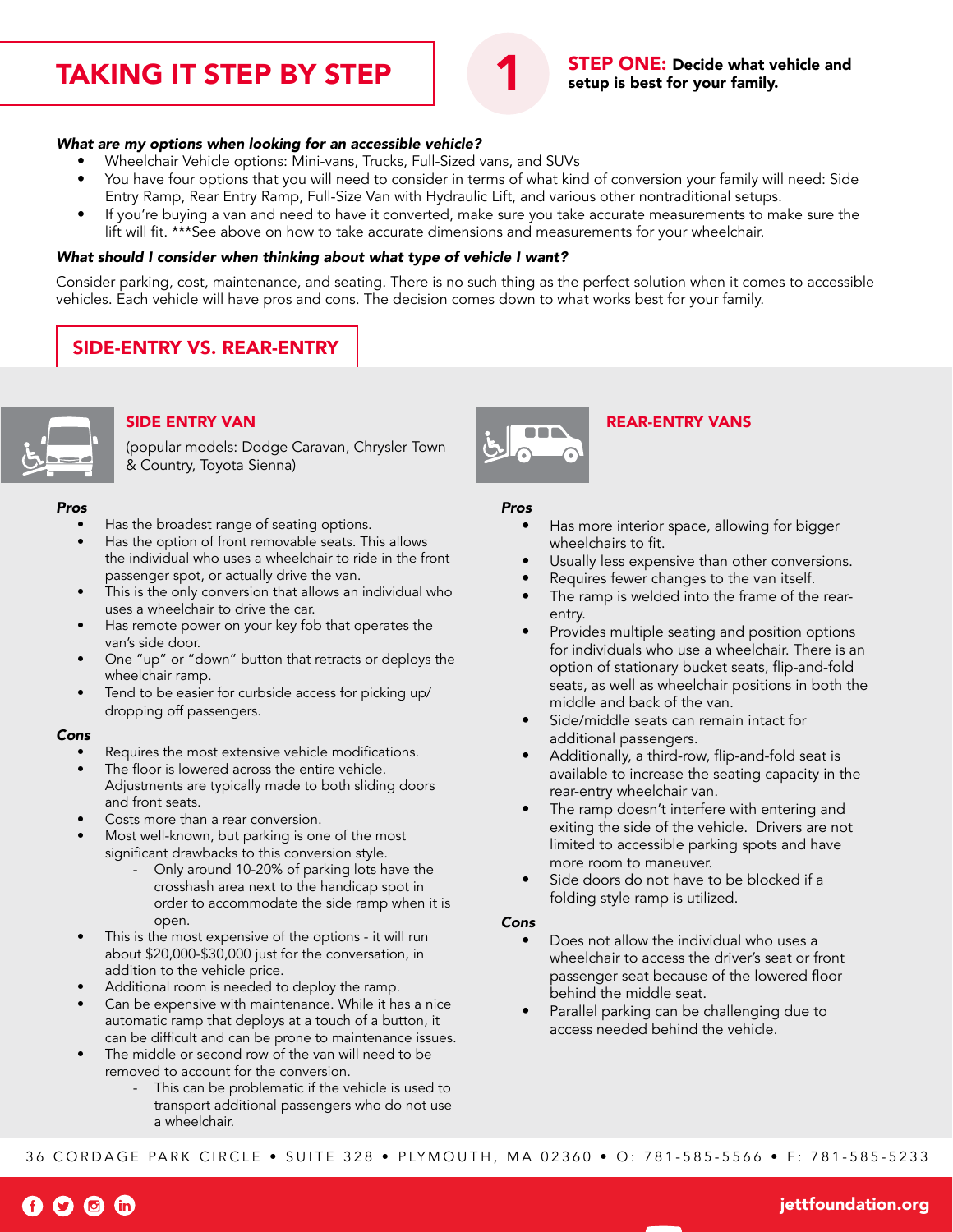

## RAMPS

- 3 main options: portable, motorized, or manual.
- Can be in-floor or fold-out.
- If you're purchasing a lowered-floor van with a ramp, they tend to be much less expensive, take up less space, and are more fuel-efficient compared to full-size vans.

## In-floor

#### *Pros*

- Stowed in the floor of the van, creating more interior room.
- When stowed, they are not seen.
- If there is uneven terrain, in-floor ramps are easy to use.

#### *Cons*

- The angle of in-floor ramps is higher than foldout ramps, making entering/exiting slightly more difficult.
- Because of the location in the floor, it may require more maintenance and cleaning.

#### Fold-Out

#### *Pros*

- Individuals who use a wheelchair can assist the folding out of the ramp if there is a need for it.
- By folding, gravel and dirt are able to fall through, which means less maintenance is required.

#### *Cons*

- Because of the fold, rough terrain may hinder how it folds out.
- Resides next to the sliding minivan door, which necessitates removal of the center seats, reducing overall seating capacity.
- The seat in front of the fold-out ramp cannot recline when the ramp is not being used.
- When individuals who do not use a wheelchair need to enter and exit, the ramp still needs to be deployed.

#### Portable ramps

- Least expensive and easiest to install.
- Has the ability to be used with multiple vehicles.
- Can be removed whenever they are not a necessity.
- Motorized/Automatic ramps

#### *Pros*

- Boast added convenience in their motorized movements and higher degree of autonomy.
- With limited mobility, a powered ramp may be the difference between entering and exiting the vehicle on your own.
- The ramp can be stopped mid-cycle if needed.
- Most ramps don't have this potential accidentsaving feature.
- Power ramps have manual back-up systems, you'll never be stuck inside or outside your van.

## *Cons*

- More expensive.
- If the vehicle experiences a power or an equipment failure, you have to manually operate the ramp, which can be difficult when in a wheelchair.

## Manual ramp

#### *Pros*

Fewer moving parts, which usually means less cost to install and maintain.

#### *Cons*

- Less expensive, but requires more effort to extend and retract the ramp.
- Usually used when another person is present in order to assist.
- An individual who uses a wheelchair may not be able to operate the ramp while seated in their wheelchair.

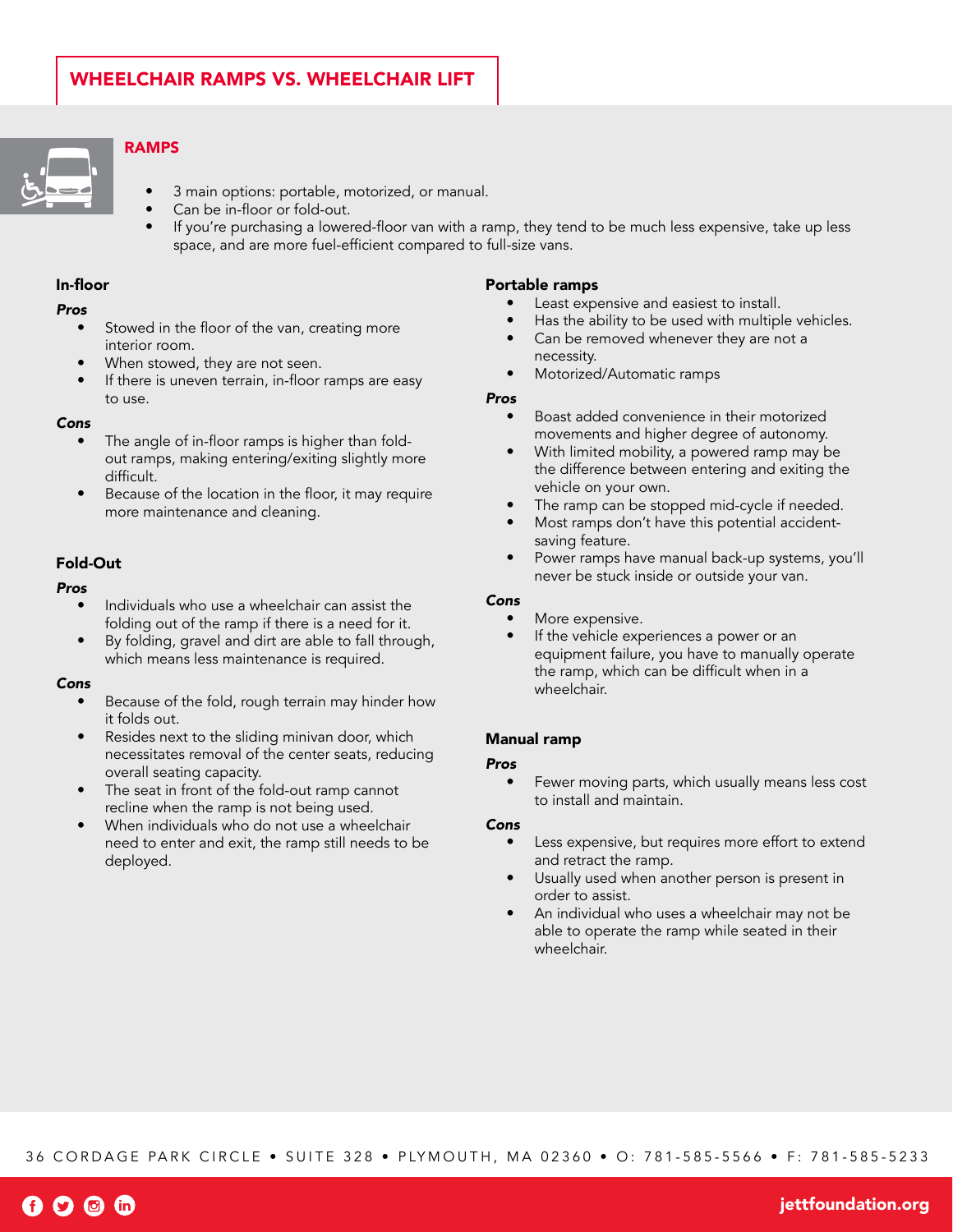

## LIFTS

Lifts are usually installed in full-sized vans.

## *Pros*

- They help to effortlessly raise a person in a wheelchair into the vehicle.
- A lift is an ideal choice for an individual who requires a higher weight capacity to accommodate a heavier wheelchair.
- Lifts could also potentially offer independent use for the individual in the wheelchair, greatly enhancing personal freedom.

#### *Cons*

- All lifts depend on a battery. If the battery is weak or dead, the lift will not work.
- Larger motor wheelchairs might also require an extended platform for the lift.
- Lifts require lots of hardware, so if you wish to use a lift, you will almost always find them in full-size passenger vans.

There are 7 different types of lifts: hydraulic, electrical mechanical lift, gravity lift, platform lift, fully automatic platform lift, semiautomatic lift, and a swing lift.

## Hydraulic Lift

- Uses a pump and cylinder filled with fluid pressure that enables the pump to raise a lower lift.
- Electrical mechanical lift
- Operates either by chain or screw rod, powered solely by the battery.

## Gravity Lift

Has power to lift and fold, while gravity lowers the platform to the ground level.

## Platform Lift

• More complicated and requires two doors or a sliding door on the side of the van.

## Fully Automatic Platform Lift

Will fold, unfold, lower and rise by a switch.

## Semi-Automatic Platform

Requires manual folding and unfolding, and assistance may be necessary.

#### Swing Lift

- It "swings" inside, outside and up-and-down.
- Less room is needed to enter and exit the van, which provides parking convenience.



## INTERACTIVE STEP-BY-STEP GUIDE/QUIZ

BraunAbility provides a **[step-by-step guide](https://www.braunability.com/us/en/where-to-start.html)** to help you identify what kind of vehicle is right for you and your family based on your lifestyle, budget, and style.

Get started at <https://www.braunability.com/us/en/where-to-start.html>.